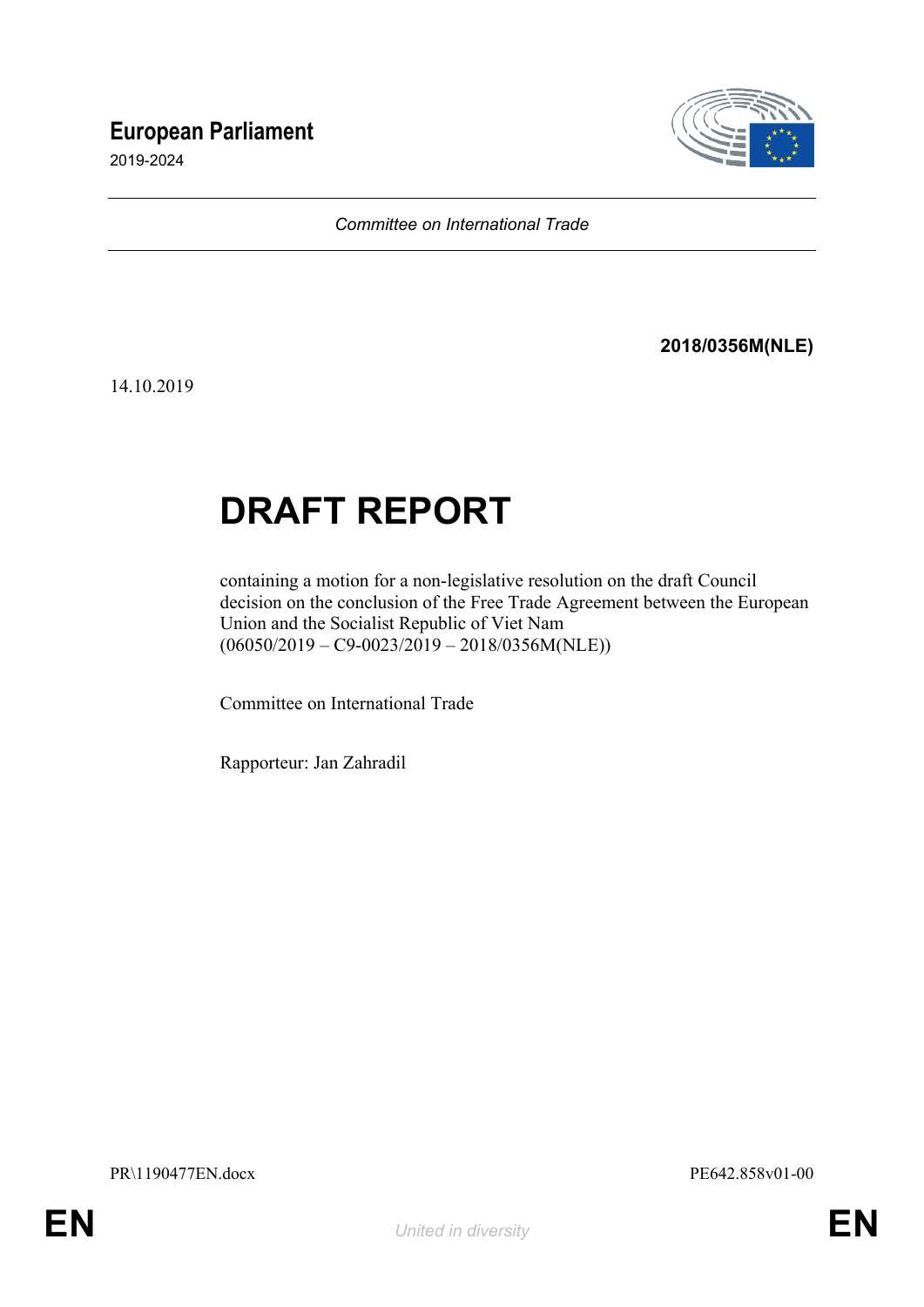PR\_Consent\_Motion

### **CONTENTS**

#### **Page**

MOTION FOR A EUROPEAN PARLIAMENT NON-LEGISLATIVE RESOLUTION .......[.3](#page-2-0)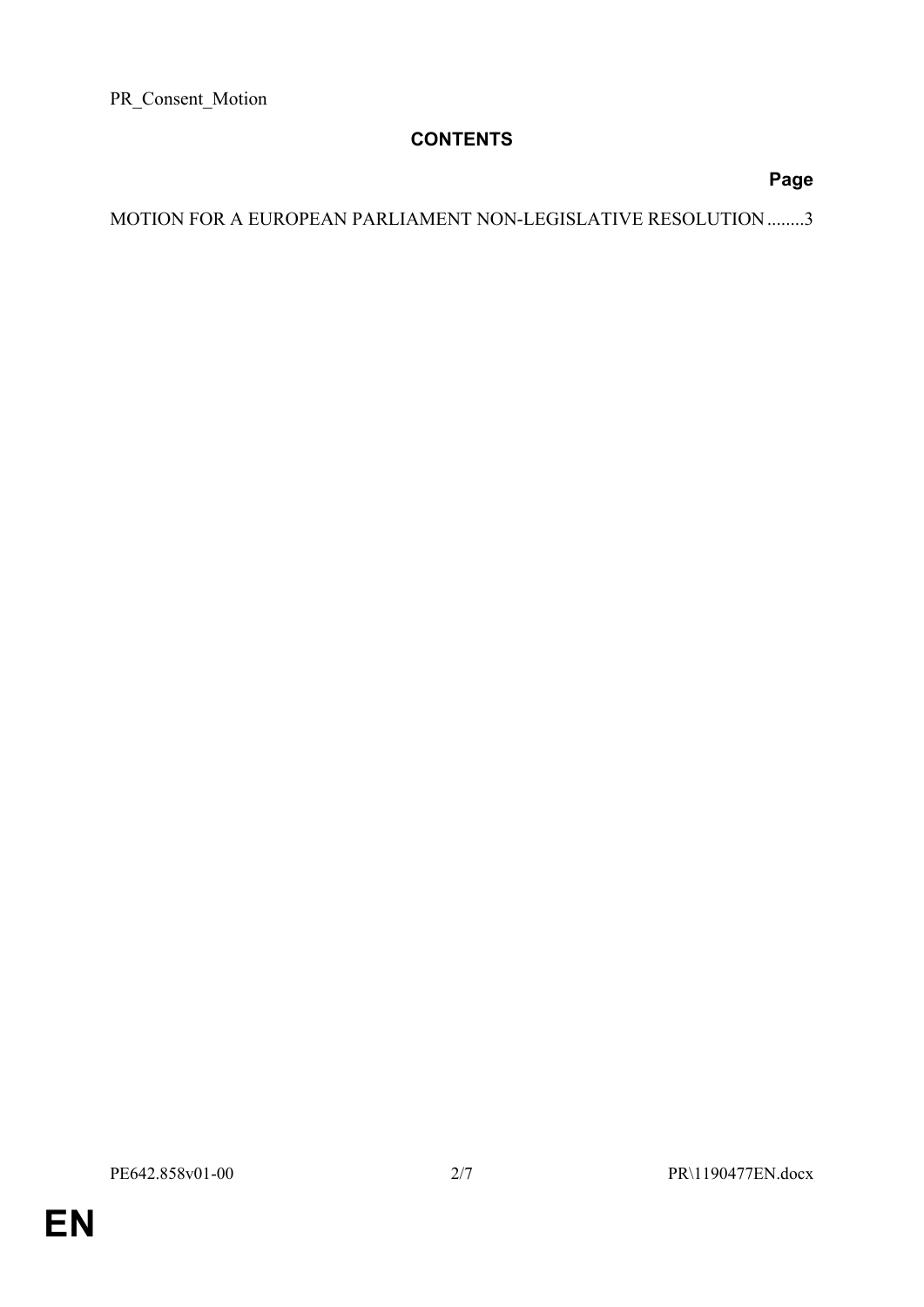#### <span id="page-2-0"></span>**MOTION FOR A EUROPEAN PARLIAMENT NON-LEGISLATIVE RESOLUTION**

#### **on the draft Council decision on the conclusion of the Free Trade Agreement between the European Union and the Socialist Republic of Viet Nam (06050/2019 – C9-0023/2019 – 2018/0356M(NLE))**

*The European Parliament*,

- having regard to the draft Council decision (06050/2019).
- having regard to the draft Free Trade Agreement (FTA) between the European Union and the Socialist Republic of Viet Nam (0000/2019),
- having regard to the proposal for a Council decision on the conclusion of the investment protection agreement between the European Union and its Member States, of the one part, and the Socialist Republic of Viet Nam, of the other part (0000/2019),
- having regard to the request for consent submitted by the Council in accordance with Articles 91(1), 100(2), 207(4), first subparagraph, 218(6), second subparagraph, point  $(a)(v)$ , and 218(7) of the Treaty on the Functioning of the European Union (TFEU) (C9-0023/2019),
- having regard to the Framework Agreement on Comprehensive Partnership and Cooperation (PCA) between the European Union and its Member States, of the one part, and the Socialist Republic of Viet Nam, of the other part, signed in Brussels on 27 June 2012, which entered into force in October 2016<sup>1</sup>,
- having regard to the opinion of the Court of Justice of the European Union of 16 May 2017 in procedure 2/15<sup>2</sup> , pursuant to Article 218(11) TFEU, requested on 10 July 2015 by the Commission,
- having regard to its resolution of 5 July 2016 on a new forward-looking and innovative future strategy for trade and investment<sup>3</sup>,
- having regard to the Commission communication entitled 'Trade for all towards a more responsible trade and investment policy',
- having regard to the Council decision of 22 December 2009 to pursue bilateral FTA negotiations with individual member states of the Association of Southeast Asian Nations (ASEAN),
- having regard to the negotiating directives of 23 April 2007 for a region-to-region FTA with ASEAN member states,
- having regard to its resolution of 9 June 2016 on Vietnam<sup>4</sup>,
- having regard to its resolution of 14 December 2017 on freedom of expression in

<sup>1</sup> OJ L 329, 3.12.2016, p. 8.

<sup>2</sup> Opinion of the Court of Justice of 16 May 2017, 2/15, ECLI:EU:C: 2017:376.

<sup>3</sup> OJ C 101, 16.3.2018, p. 30.

<sup>4</sup> OJ C 86, 6.3.2018, p. 122.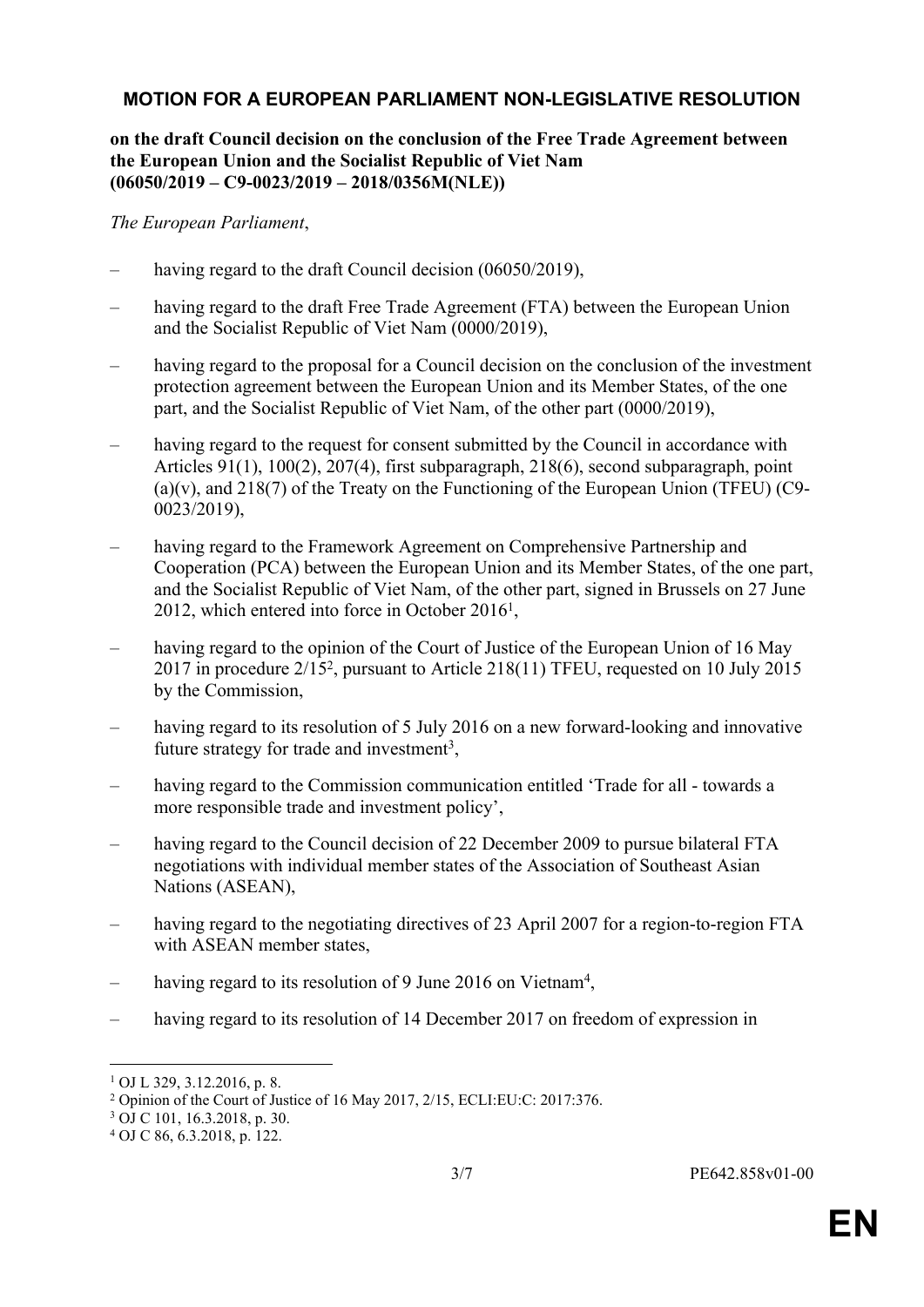Vietnam, notably the case of Nguyen Van Hoa<sup>5</sup>,

- having regard to its resolution of 15 November 2018 on Vietnam, notably the situation of political prisoners<sup>6</sup>,
- having regard to the decision of the European Ombudsman of 26 February 2016 in case 1409/2014/MHZ on the European Commission's failure to carry out a prior human rights impact assessment of the EU-Vietnam FTA<sup>7</sup> ,
- having regard to the Treaty on European Union (TEU), and in particular Title V thereof on the Union's external action,
- having regard to the TFEU, in particular its Articles 91, 100, 168 and 207 in conjunction with Article  $218(6)(a)(v)$ ,
- having regard to its legislative resolution of ...<sup>8</sup> on the draft decision,
- having regard to Rule 105(2) of its Rules of Procedure,
- having regard to the report of the Committee on International Trade (A9-0000/2019),
- A. whereas Vietnam is a strategic partner for the European Union, and whereas the EU and Vietnam share a common agenda to stimulate growth and employment, improve competitiveness, fight poverty and achieve the Sustainable Development Goals (SDGs), as well as a strong commitment to open trade and the multilateral trading system;
- B. whereas this is the second bilateral trade agreement concluded between the EU and an ASEAN member state and is an important stepping stone towards a region-to-region FTA; whereas the agreement, along with Free Trade Agreement between the EU and the Republic of Singapore to which Parliament gave its consent on 13 February 2019, will also serve as a benchmark for the agreements the EU is currently negotiating with the other main ASEAN economies;
- C. whereas 90 % of future world economic growth is predicted to be generated outside Europe and notably in Asia;
- D. whereas Vietnam joined the WTO in 2007 and is now one of the most open and pro-free trade economies in the world, as shown by its 16 trade agreements with 56 countries;
- E. whereas Vietnam is a founding member of the Comprehensive and Progressive Trans-Pacific Partnership (CPTPP) and a party to the ongoing negotiations on the Regional Comprehensive Economic Partnership (RCEP);
- F. whereas Vietnam is a booming, competitive and connected economy with almost 100 million citizens, a growing middle class and a young and dynamic workforce;
- G. whereas Vietnam is also one of the fastest-growing countries in ASEAN, with average GDP growth of around 6.51 % from 2000 until 2018;

<sup>5</sup> OJ C 369, 11.10.2018, p. 73.

<sup>6</sup> Texts adopted, P8\_TA(2018)0459.

<sup>7</sup> <https://www.ombudsman.europa.eu/en/decision/en/64308>

<sup>8</sup> Texts adopted, P9\_TA(0000)0000.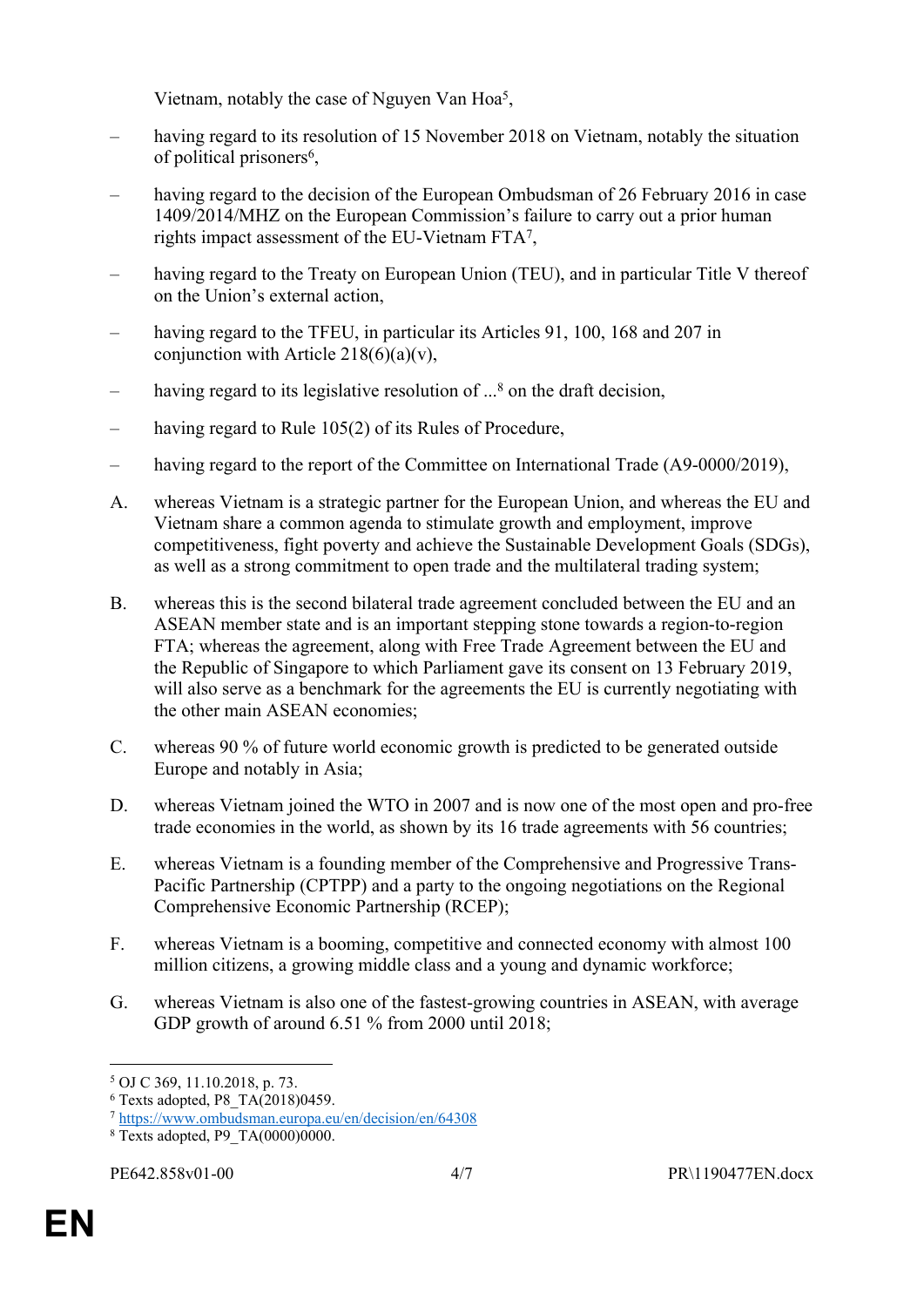- H. whereas the EU is currently Vietnam's third-largest trading partner after China and South Korea, and the second-largest export market after the US; whereas EU exports to the country in the last ten years have been growing annually by an average of 5-7 %;
- 1. Stresses that the EU-Vietnam FTA (EVFTA) is the most comprehensive and ambitious agreement ever concluded between the EU and a developing country and serves as a reference point for the EU's engagement with developing countries;
- 2. Notes that negotiations began in June 2012 and were concluded in December 2015 after 14 negotiating rounds, and regrets subsequent delays in bringing forward the agreement for signature and ratification;
- 3. Stresses the economic and strategic importance of this agreement, as the EU and Vietnam share a common agenda and common values – to stimulate growth and employment, boost competitiveness, fight against poverty and make progress towards achieving the Sustainable Development Goals (SDGs);
- 4. Is convinced that the agreement will make further strides towards setting high standards and rules in the ASEAN region, helping to pave the way for a future region-to-region trade and investment agreement; stresses that the agreement also sends a strong signal in favour of open and free trade at times of protectionist tendencies and the questioning of multilateral rules-based trade;
- 5. Underlines that the agreement will eliminate over 99 % of tariffs<sup>9</sup>; notes that Vietnam will liberalise 65 % of import duties on EU exports to Vietnam upon entry into force, with the remainder of the duties being gradually eliminated over a 10-year period; notes also that the EU will liberalise 71 % of its imports upon entry into force and 99 % will be duty free after a 7-year period; points out that the agreement will also contain specific provisions to address non-tariff barriers for EU exports;
- 6. Stresses the improved access under this agreement to Vietnamese public procurement in line with the Government Procurement Agreement (GPA), as Vietnam is not yet a member of the GPA; underlines that the government procurement chapter of the EVFTA achieves a degree of transparency and procedural fairness comparable to other FTAs that the EU has signed with developed and more advanced developing countries;
- 7. Welcomes the fact that around 169 EU geographical indications will benefit from recognition and protection on the Vietnamese market at a comparable level to that of EU legislation, in view of the fact that Vietnam is an important export market in Asia for EU food and drink exports;
- 8. Recalls that, in terms of services, Vietnam goes beyond its WTO commitments, provides for substantially better access in a number of business subsectors and offers new market access to sectors such as packaging services, trade fair and exhibition services or rental/leasing; underlines that Vietnam has opened up cross-border higher

<sup>&</sup>lt;sup>9</sup> EU exports to Viet Nam: 65 % of duties to disappear as soon as the FTA enters into force, and the remainder to be phased out gradually over a period of up to 10 years (for example, in order to protect the Vietnamese motor sector from European competition, duties on cars will remain for the full 10 years); Vietnamese exports to the EU: 71 % of duties to disappear on entry into force, the remainder to be phased out over a period of up to seven years.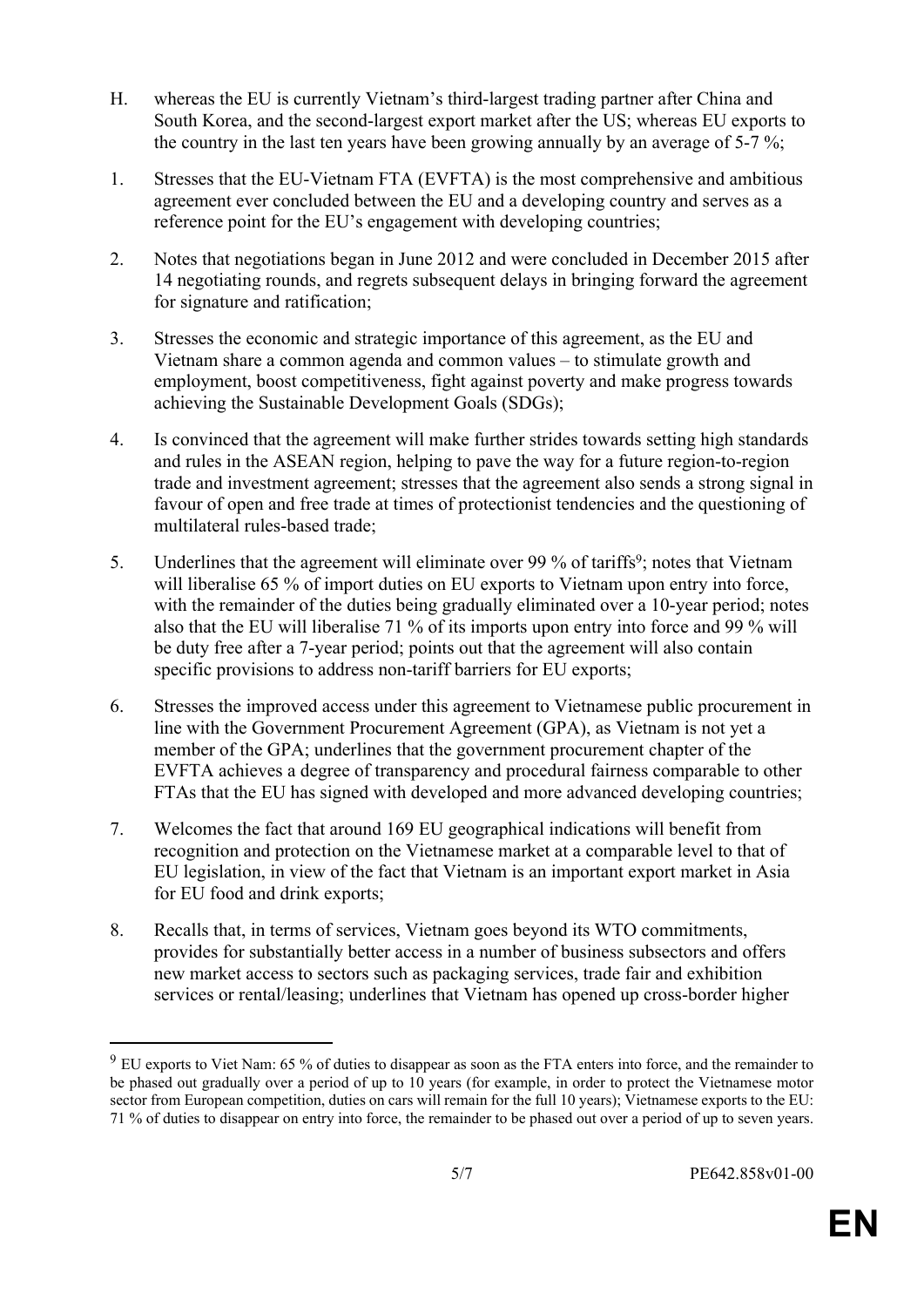education services for the first time;

- 9. Recalls that the EVFTA will help Vietnam go further in improving IPR protection, to the benefit of IPR owners and consumers, as Vietnam will accede to the World Intellectual Property Organisation (WIPO) Internet Treaties, which set standards to prevent unauthorised online access to or use of creative work, protect the rights of owners, and address the challenges that new technologies and methods of communication pose to IPR;
- 10. Underlines that the agreement safeguards the EU's right to apply its own standards to all goods and services sold in the EU and upholds the EU's precautionary principle;
- 11. Underlines that the EVFTA includes a robust, comprehensive and binding chapter on Trade and Sustainable Development (TSD) dealing with labour and environmental matters; stresses that the TSD chapter is designed to contribute to broader EU policy objectives, notably on inclusive growth, the fight against climate change and more generally in upholding EU values; emphasises that it is also an instrument for development and social progress in Vietnam to support Vietnam in its efforts to improve labour rights and to enhance protection at work and protection of the environment;
- 12. Welcomes the concrete steps taken by the Vietnamese Government so far, including amending labour legislation and the legal framework on the minimum age at work, aimed at abolishing child labour and making commitments on non-discrimination and gender equality at work;
- 13. Stresses, however, that despite this progress, important challenges remain; welcomes in this regard the ratification of fundamental ILO Convention 98 (collective bargaining) on 14 June 2019 and the commitment by the Vietnamese Government to ratify two remaining fundamental Conventions, namely 105 (abolition of forced labour) in 2020 and 87 (freedom of association) in 2023, following the imminent adoption of the new Labour Code;
- 14. Welcomes the commitment to effectively implement multilateral environmental agreements such as the Paris Agreement on climate change, and to act in favour of the conservation and sustainable management of wildlife, biodiversity and forestry; recalls that the Agreement provides for specific measures to fight against Illegal, Unreported and Unregulated fishing (IUU) and to promote a sustainable and responsible fishery sector, including aquaculture;
- 15. Acknowledges Vietnam's engagement to address illegal logging and deforestation through the conclusion of a Voluntary Partnership Agreement on Forest Law Enforcement, Governance and Trade (VPA/FLEGT) with the EU; notes that this agreement has been in force since 1 June 2019 and introduces mandatory due diligence obligations for its importers; welcomes the open and constructive participation of all relevant stakeholders in Vietnam in this process;
- 16. Underlines the crucial importance of implementing all provisions and chapters of the agreement, ranging from market access to sustainable development and enforcement of all commitments; highlights in this context the new post of Chief Trade Enforcement Officer, who will work directly under the guidance of the Trade Commissioner;